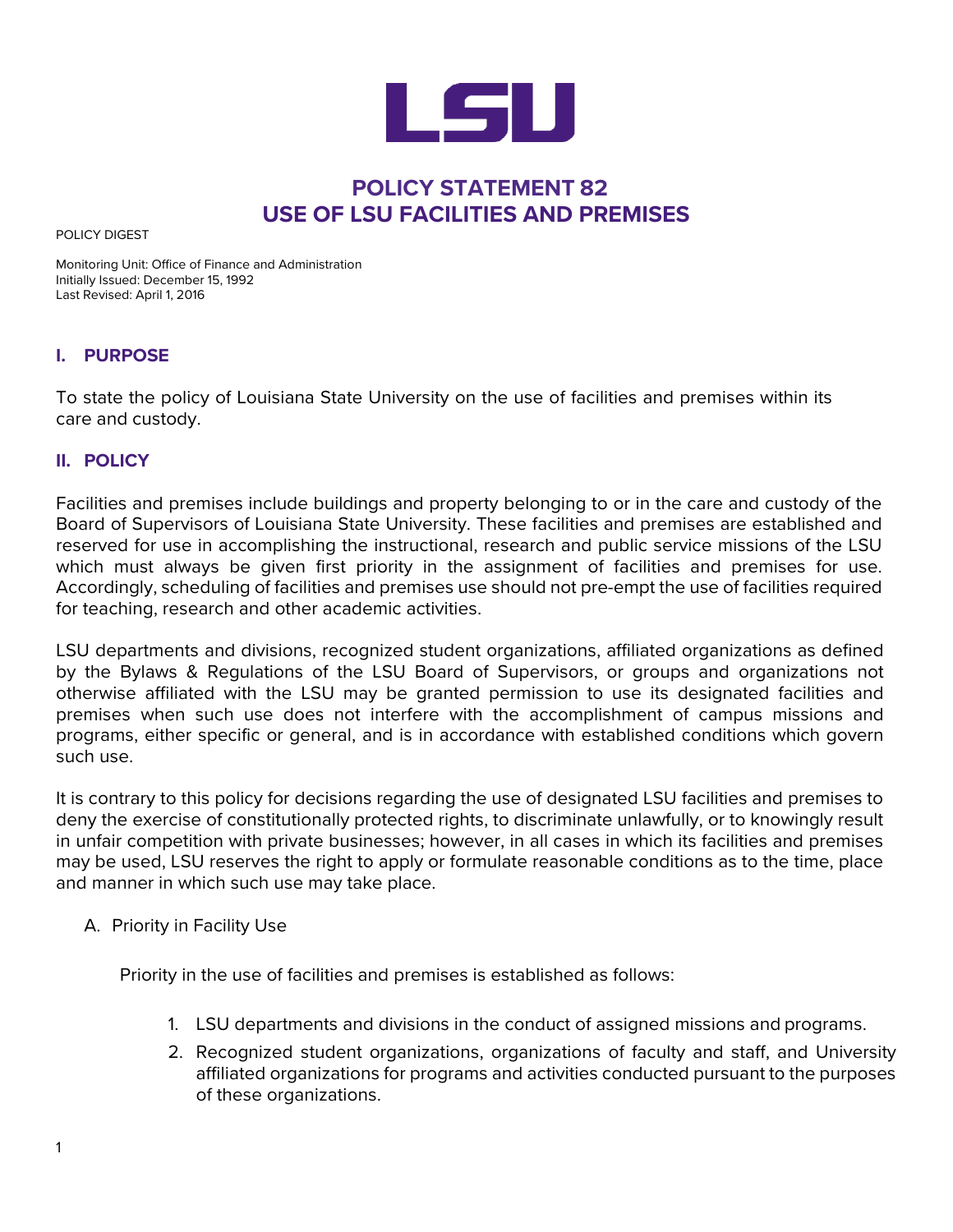- 3. Educational, religious, and non-commercial organizations not affiliated with LSU may be granted permission to use its facilities and premises to conduct educational, informational, cultural, or religious programs for the benefit of their members or the LSU community and the general public. Programs of these organizations for the LSU community and the general public must be sponsored by an LSU administrative unit or a recognized student or campus organization with a logical relationship to the sponsored program and which must have an active and meaningful involvement with the management of the program. For programs which are educational in nature and offered to the LSU community and/or general public, LSU sponsorship must be by an LSU academic unit or by the Division of Continuing Education. If an admission fee is charged to such events, it must be on a ticketed or "pay-at-the-door" basis only. If funds are to be solicited otherwise, the program will be considered under provisions relating to charitable fund raising.
- B. Programming Departments

Certain LSU departments and other components are specifically charged with the development and presentation of educational, cultural, recreational, athletic and other programs for the benefit of students, employees and the general public within facilities and premises assigned to or available to those programming units. Examples of such programming units include the Division of Continuing Education, the LSU Student Union, the Pete Maravich Assembly Center, the Athletic Department, the School of Music, the Department of Theater and such others as may be designated by the President. Such programming departments may sponsor programs on their own initiative as a departmental activity or by written agreement with third party program providers through the Vice President for Finance & Administration and CFO. LSU administrative units or recognized student or campus organizations may also sponsor programs within facilities and premises assigned to programming departments.

C. Athletic Facilities

Athletic facilities including intercollegiate sports, recreational and leisure sports are subject to the following special provisions:

- 1. Use of athletic facilities may be permitted by non-LSU groups for athletic events only with the sponsorship of an LSU administrative unit or recognized student or campus organization as provided for above. The Athletic Department may serve as a sponsor.
- 2. In considering requests that would involve the use of athletic facilities byprofessional teams, applicable policies of the National Collegiate Athletic Association shall be followed.
- D. Incidental Use of Facilities and Premises

Although, LSU has no intent to knowingly permit the use of its facilities and premises so as to engage in unfair competition with private businesses, this policy recognizes that for certain kinds of activities and programs, the size, location and specialized nature of some LSU facilities may make them the most suitable available facilities for use by individuals and groups not otherwise associated with the LSU. Under such circumstances and with the requirement that such use may not interfere with or hamper the conducting of LSU programs and activities, such incidental use may be approved by written agreement executed through the Vice President for Finance & Administration and CFO. Such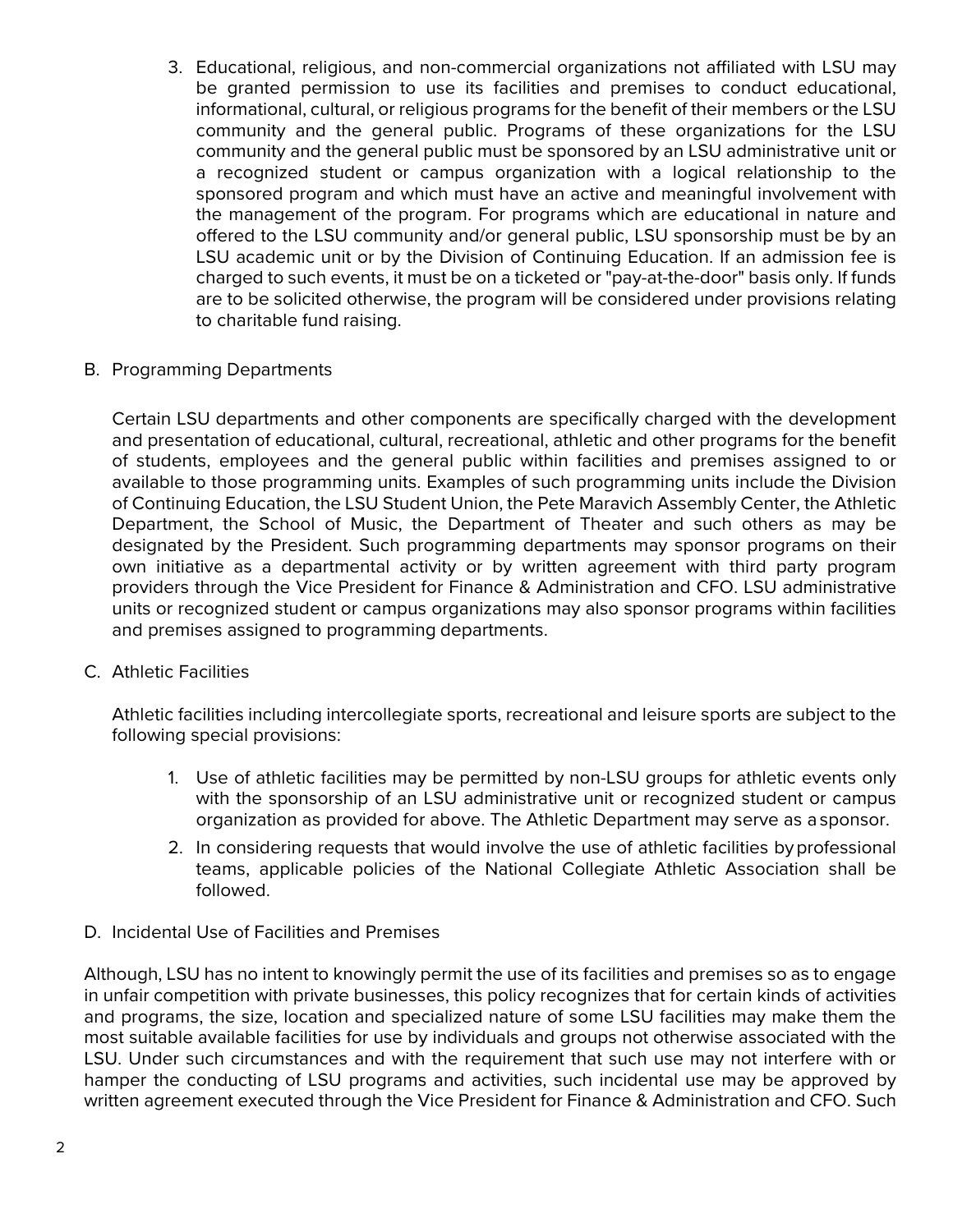use might be based upon facility size such as Tiger Stadium or the Pete Maravich Assembly Center or it might be based upon the appearance or configuration of facilities and premises that might be used in filming or other purposes.

E. Contracted University Services

In obtaining and providing for a variety of services necessary to the conduct of its missions and programs as well as for the benefit of employees and students, LSU may permit the use of its facilities and premises by third parties as a condition of written agreements executed through the Office of Procurement and/or the Office of Finance & Administration. Examples include rental of space, distribution of printed materials and other activities.

F. Fund Raising for Charitable Purposes

With the sponsorship of an LSU administrative unit or a recognized organization of students or employees, or an affiliated organization, LSU facilities and premises may be used by a tax-exempt, charitable organization for the purpose of raising funds for charitable purposes. In all such cases, the charitable organization must conduct the activity itself with active and meaningful LSU sponsor involvement and may not contract with a third party for the conduct of the fund raising event nor may the event be conducted in such a way as to provide private businesses with opportunities to engage in commercial solicitation within LSU facilities and premises. Normally, such events are limited to one for each organization during each year and federal tax-exempt status is required.

G. Relationship with Non-LSU Entities

In granting use of its premises and facilities to non-LSU entities, LSU establishes certain conditions necessary to define its relationship with the entity using its facilities.

- 1. No agency or joint venture relationship may exist.
- 2. Written indemnification against damages arising from or in the course of facility users' use of its facilities and premises is required. LSU reserves the right to require certification as proof of insurance.
- 3. In the absence of specific written agreement to the contrary, no license or other approval is granted for the use of the LSU name or any other word or images associated with LSU for purposes of direct or indirect endorsement or for any use other than to incidentally denote the location of an activity on its premises.
- 4. In the absence of specific written authorization to the contrary, approval for the use of LSU facilities and premises grants no right for users of its premises and facilities to enter into third party agreements which may involve the use of its facilities and premises.
- H. Facility Use Fees

Use of LSU facilities is granted with the requirement that such use be at no direct cost to the LSU. Accordingly, reimbursement for services provided and other costs incurred may be required as a condition of using LSU facilities and premises. In addition, if the facility to be used is one in which all or a portion of its operating costs are derived from use charges, the normal use charges shall be applied. If an admission charge is collected or funds are solicited, an additional fee may be assessed.

I. Administration